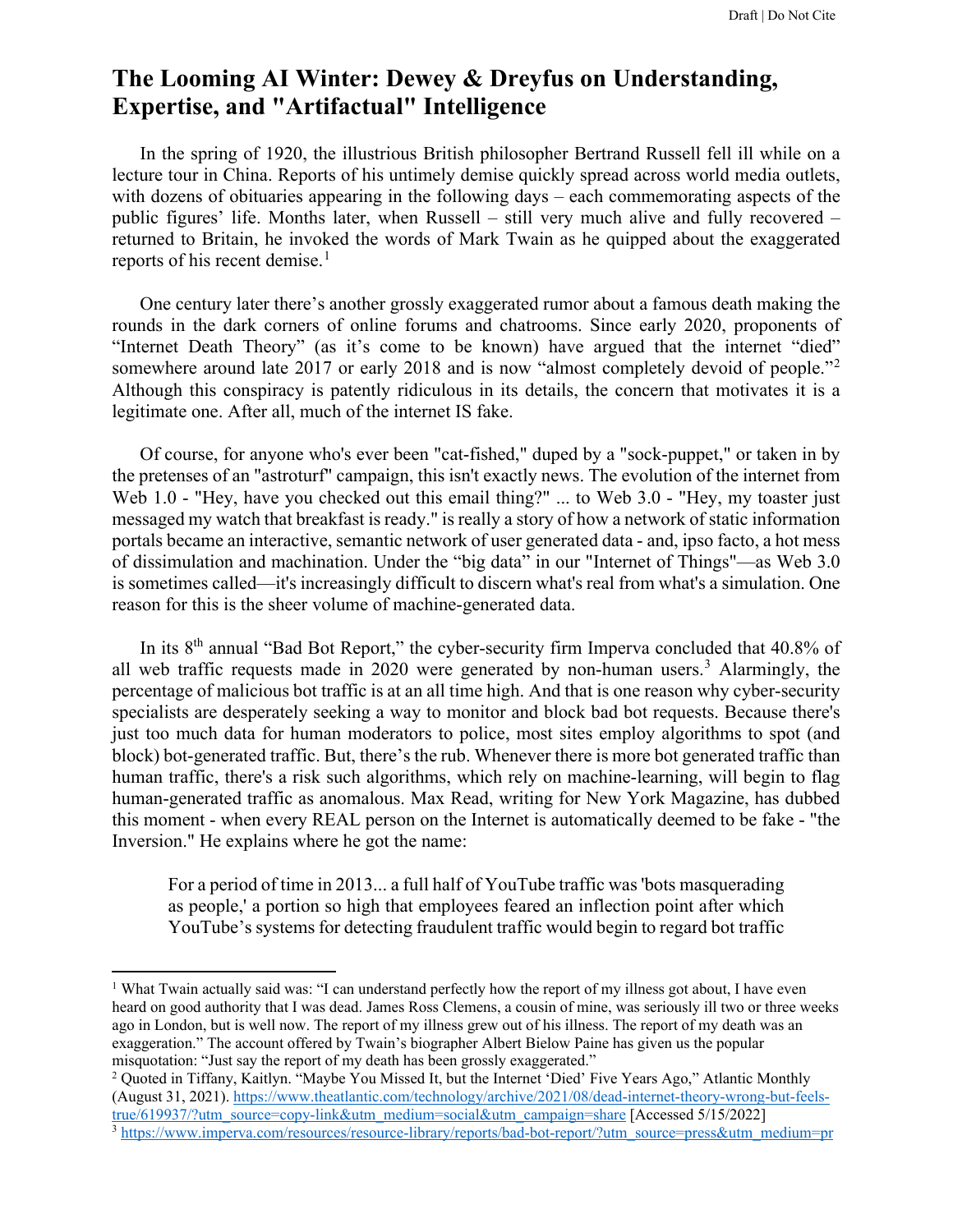as real and human traffic as fake... They called this hypothetical event 'the Inversion.' (Read 2018)

But, as Read suggests, this is not just an issue for some algorithms overreaching. Rather, we run the risk of even real, human internet-users dismissing one another as mere bots. In some ways, this Inversion has already happened. One benign example occurred in late 2018 when some were calling for a boycott against Netflix for allegedly astro-turfing a meme campaign about the film *Bird Box*. However, it turned out the memes had been created by actual fans of the film, as implausible as that sounds!

Of course, there are much less benign examples in the political sphere, which underscores the importance of addressing these issues, and the COVID-19 pandemic has demonstrated how our virtual world can be used toward very real benefit. So, where does this leave us? We obviously can't scrap the whole thing. Read aptly sums up our phenomenological predicament:

The "fakeness" of the post-Inversion internet is less a calculable falsehood and more a particular quality of experience — the uncanny sense that what you encounter online is not "real" but is also undeniably not "fake," and indeed may be both at once, or in succession, as you turn it over in your head. (Read 2018)

But, in the face of such duality, perhaps "turning it over in our heads" is precisely what's needed. A good **Netizen** (citizen of the Net) needs to practice mindfulness and grace… all while maintaining a healthy dose skepticism. That's a bit of a philosophical tightrope… but it CAN be done. In what follows I'll discuss how, by leaning on the philosophical ideas of John Dewey and Hubert Dreyfus.

One example of that uncanny, real/fake duality Max Read has identified might be found on the Instagram profile of Miquela Sousa, AKA Lil' Miquela, a 19-year-old model and influencer—who also claims to be an artificially intelligent "bot."

First appearing on Instagram in 2016, Miquela's account featured photo shoots with celebrities, SoundCloud tracks, and "woke" political activism. Though speculation about her "realness" existed from the outset, she nevertheless gained a following in the millions, eventually being "outed" as a bot in 2018 during a feud with another Instagram influencer — who also claimed to be an AI bot. Surprisingly, this only caused Miquela's star to rise higher, *as she insisted that she had no idea she was not a real person*. Followers were riveted by her story and lined up behind their keyboards to voice their support, especially as her posts began to express a longing for liberation from her creators at Brud — a company purported to specialize in AI research.

Since then, Miquela has embraced her AI identity and seemingly reconciled with Brud. She's also featured in video ads for Calvin Klein with "REAL" influencers like Bella Hadid, attended Coachella as a host for YouTube Music, and joined Samsung's Galaxy Team to pitch their line of smart phones. Of course, the claims regarding Miquela's sentience as an AI bot aren't actually real. It's all part of a new genre of fictional story-telling that uses social media platforms to build narratives in real time. Miquela's handlers at Brud have built a fairly elaborate backstory and fictional universe around her, generating millions of adoring fans. As of spring 2022, Miquela has accumulated over 3 million Instagram followers. As one put it shortly after the true nature of her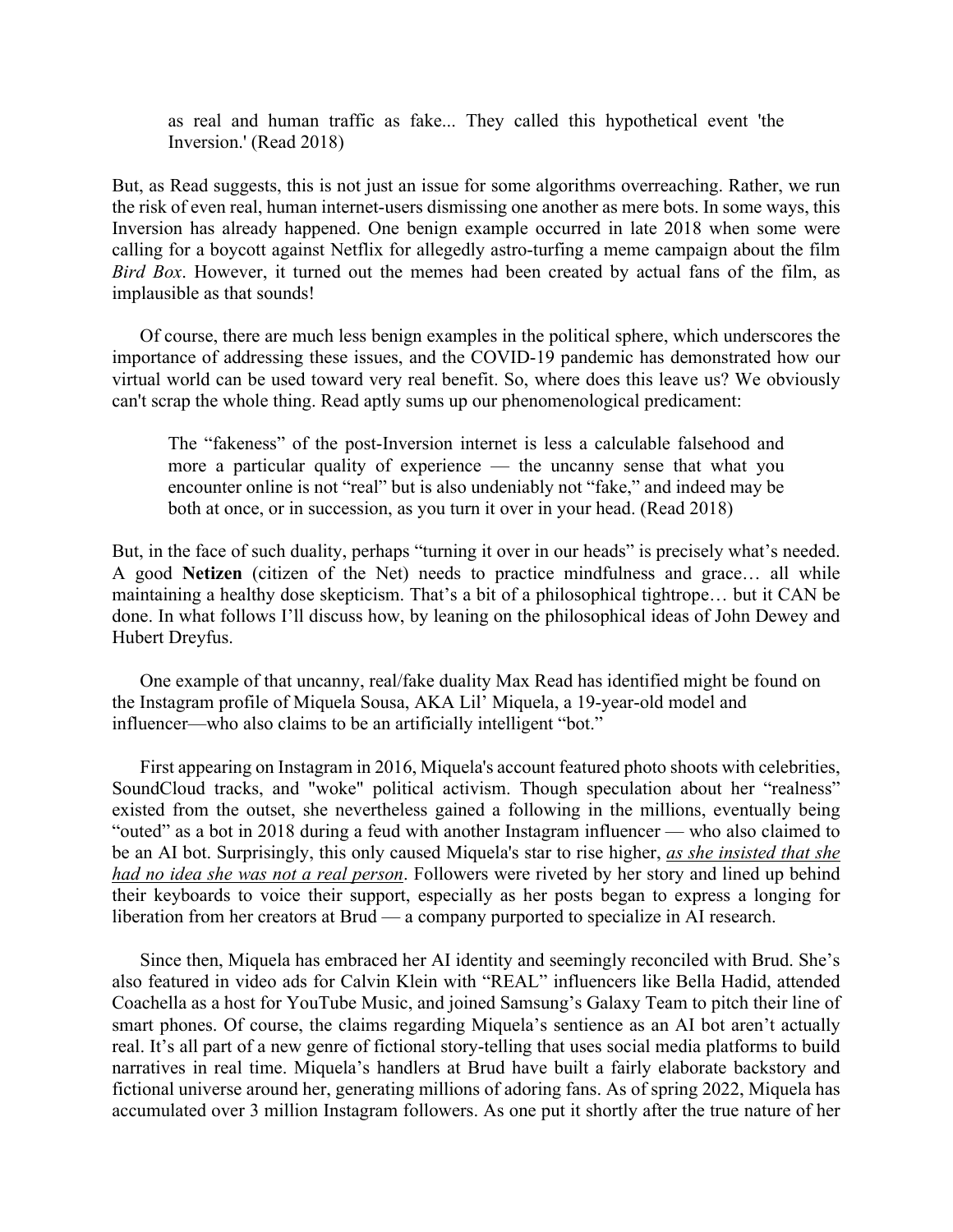identity was revealed: "I know this is crazy but I believe you. Even though you are a robot physically, everything else [about you] is human."

After all, Miquela has donated and/or raised hundreds of thousands of dollars toward LGBTQ+ rights and Black Lives Matter awareness. Emilia Petrarca of New York Magazine was one of the first to write about the Lil' Miquela phenomenon. In her words:

Lil Miquela... holds up a mirror to the ways in which technology has morphed our own constructions of self. We don't yet live in a world where realistic-looking fake humans roam the streets, but in the meantime, technology has transformed us into fake-looking real humans...

...We spend so much time pretending that hip parties and cool people are an organic part of our lives — that we aren't curating the narratives we put out in the world. What a perverse relief it would be to confess that everything is fake! (Petrarca, 2018)

Truly, this is the most dizzying sort of Inversion, where people we know are fake… make those of us who are real… feel like total phonies - after all, how many of us have raised that kind of money or awareness for the causes we claim to support?

Although it's been several years since Max Read first noticed the Inversion and since Lil' Miquela first appeared on Instagram, philosophers have been slow to respond. That may have something to do with the way philosophers tend to view such phenomena — *i.e.* through the fairly narrow lens of [analytic philosophy of mind.](http://consc.net/guide/)

Put simply, when philosophers of mind encounter claims about AI, they tend to focus on whether or not the machine in question can thoroughly convince others that it's thinking… as the the famous ["Turing Test"](https://plato.stanford.edu/entries/turing-test/) first explored in the 1950s. But, considering that Lil' Miquela is REALLY the product of a team of human creators… pretending to be an AI bot… pretending to be a real human, such academic questions regarding ["strong AI"](https://www.ocf.berkeley.edu/%7Earihuang/academic/research/strongai3.html) are at best moot, and at worst completely antiquated.

To be fair, philosophy of mind HAS expanded its scope in recent years, but a large part of its history still involves what some have called the ["spectator theory of knowledge"](https://iep.utm.edu/pragmati/#SH2d) — an idea with a history stretching well beyond Alan Turing, or even John Locke, all the way to Aristotle. Most of those working in AI continue to operate under this outdated, limited model of human understanding as just an analog series of inputs and outputs, ordered by some imagined internal structure. If we've learned anything from the Inversion of our modern internet, it's that linear machine learning (no matter how much it's sped up) will always lack three key features of human understanding: *viz***. contextualization, knowing-which, and creativity**. Sadly, once the novelty of weak A.I. systems like Siri and Alexa has worn off, I believe interest and funding in A.I. will continue to wane unless the entire project is reconceptualized. Thus the title of this talk - "The Looming AI Winter." I'd like to suggest philosophers would do well to set aside debates about Turing machines, Chinese Rooms, or "Harry" Lycan-thropes and turn instead toward theories which accentuate the non-linear, entangled aspects of human understanding - like those championed by post-structuralism, phenomenology, and pragmatism.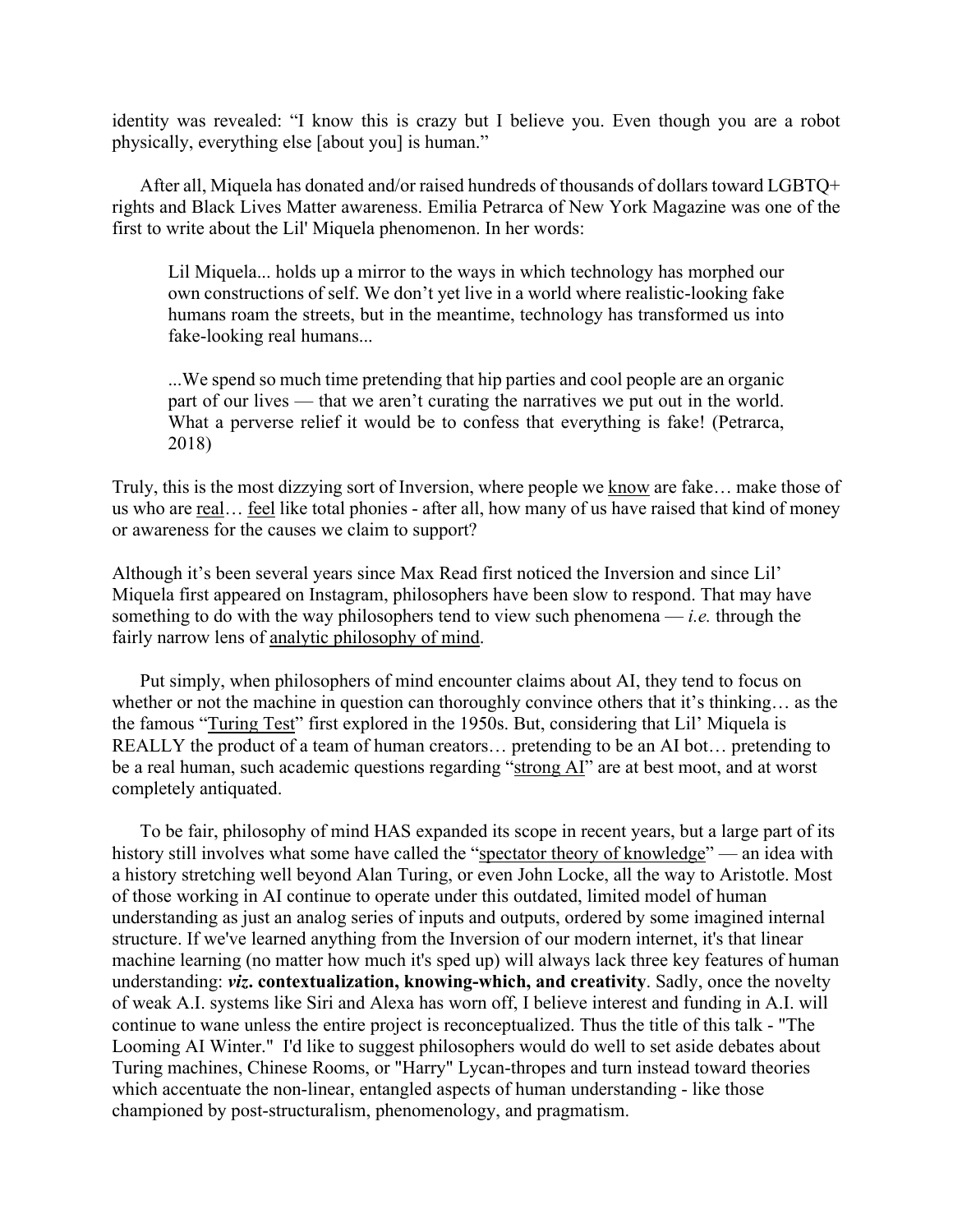Even as the internet was still in its ARPANET infancy, Jacques Lacan was delving into the differences between "the Real" and the imaginary, Michel Foucault was reminding us about "The Treachery of Images," and Jean Baudrillard was laying out the stages of reality-destabilization that occur under a simulation — an analysis that DIRECTLY pertinent to phenomena like Read's Inversion and Lil' Miquela.

In *Simulacra and Simulation* (1981) Baudrillard explained how reality can be destabilized and replaced by a simulation. First, a simulation is seen as a faithful representation of reality — like a map or a portrait. Next, comes the perversion of that original reality as the symbol takes on a life of its own, through mass production. Caricatures are a one example of this — since they still "suggest" the original, but mostly consist in a mashup of social stereotypes and visual tropes. Third comes the stage in which we begin to "lose sight" of the original, as the simulation/caricature takes precedence over reality. (Growing up near one of the Disney theme parks gave me lots of experience with this stage.) Wherever a real original takes a backseat to a simulation — and begins to follow after it — this third stage has been reached. The completion of this process finally occurs once the simulation claims for itself its own reality. Even the faint echoes of the original have vanished, because the simulation has successfully supplanted it and has become a hyperreal *simulacrum*. This is perhaps the BROADEST sort of Inversion, one that can't even be expressed in quips like "up is down" because such categories have been obliterated.

Although approaches like Baudrillard's may be helpful for diagnosis, he fell a bit short when it comes to remedies… especially with regard to the consumption of mass media in our age of "fake news" and extreme political division. In his words,

…the masses are also made of this useless hyperinformation which claims to enlighten them, when all it does is clutter up the space of the representable and annul itself in a silent equivalence. *And we cannot do much against this obscene circularity of the masses and of information. The two phenomena fit one another: the masses have no opinion and information does not inform them***.**  (Baudrillard 1985, 210)

Fortunately, there are other philosophers toward which the responsible **Netizen** can turn — like the 20th century American thinker John Dewey. Unlike Baudrillard, Dewey saw the sorts of ambiguities one finds online as a kind of **opportunity**. In his words, "Thinking begins in what may fairly enough be called a forked-road situation, a situation which is ambiguous, which presents a dilemma, which proposes alternatives." (John Dewey 1910, 11)

Rather than running from the uncertainty and/or different worldviews we encounter online, Dewey would've encouraged us embrace it all. By his lights, the two essentials of thinking were healthy skepticism and a willingness to inquire into what we don't know. He knew inquiry wasn't often easy, but he believed it was ALWAYS worthwhile.

The easiest way [to cope with uncertainty] is to accept any suggestion that seems plausible and thereby bring to an end the condition of mental uneasiness. Reflective thinking is always more or less troublesome because it involves overcoming the inertia that inclines one to accept suggestions at their face value; it involves willingness to endure a condition of mental unrest and disturbance.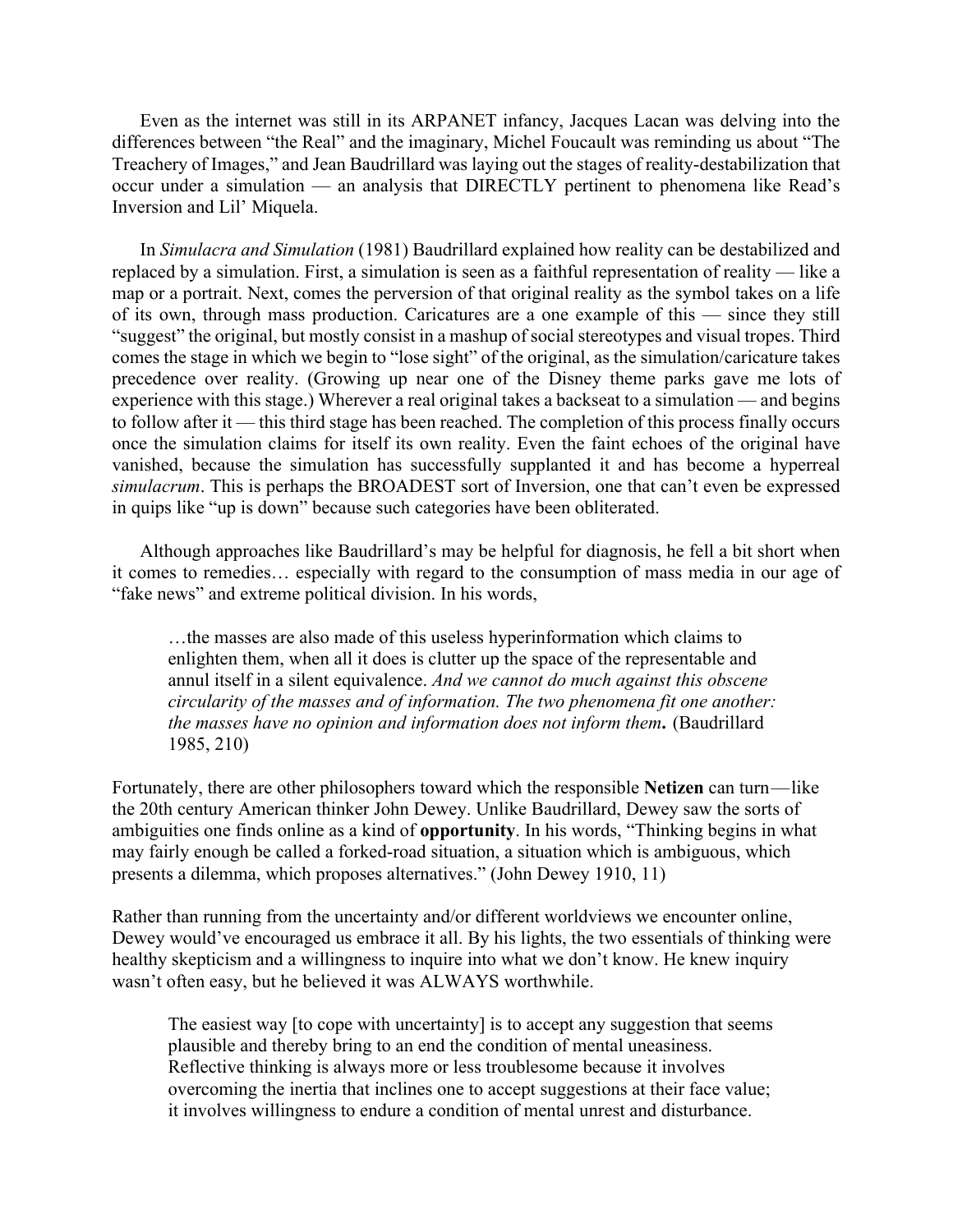Reflective thinking, in short, means judgment suspended during further inquiry; and suspense is likely to be somewhat painful. (Ibid. 13)

That's why he advocated an education that promoted individual critical thinking. He understood well the kind of uncritical, mob mentality that human beings fall into whenever they flee from discomfort and uncertainty. "We talk about thinking for one's self. After all, the words 'for one's self' are superfluous or redundant**. It is not thought unless it is for one's self**." — *"Individuality in Education," 1922*

Dewey understood that successful democracies require citizens to have rich repertoires of cultural experience, critical apparatuses finely tuned to subtle political nuances, and the intellectual maturity to not be threatened by alternative points of view — while at the same time requiring a process sufficiently streamlined to address public needs with timeliness. And that's why he extolled the virtues of democracy — NOT merely as a political system — but as A WAY OF LIFE. In his words,

…the task of democracy is forever that of creation of a freer and more humane experience in which all share and to which all contribute… to treat those who disagree — even profoundly — with us, as those from whom we may learn, and in so far, as friends… To cooperate by giving differences a chance to show themselves because of the belief that the expression of **difference is not only a right of the other persons but is a means of enriching one's own lifeexperience**, is inherent in the democratic personal way of life… **It is to realize that democracy is a reality only as it is indeed a commonplace of living**."— *"Creative Democracy: The Task Before Us," 1939*

Although we often hear appeals to celebrate what we share in common, Dewey also understood that *difference* is what drives a democracy forward, by forcing us to *reconstruct* those habits of thought to which each of us stubbornly clings into something we can more productively embrace *together*.

That may be easier said than done… but its the kind of task we MUST take up if we're going to keep our world from being "Inverted."

The era of big data initiated by Web 3.0 has brought to light just how theory-laden information really is. Just as Wittgenstein's duck-rabbit example illustrates, seeing is always seeing-as. This idea is known as theoretical holism. As Michael P. Lynch has put it:

there is no direct observation of the world that isn't at least somewhat affected by prior observations, experiences and the beliefs we've formed as a result... Like it or not, we can't do data analytics without theory. It's what gives us the context in which to pose questions and interpret the correlations we discover....the process of theorizing employs a composite of cognitive capacities, ones that when employed together make up understanding... understanding isn't piecemeal; it involves seeing the whole. (Lynch 2016, 159)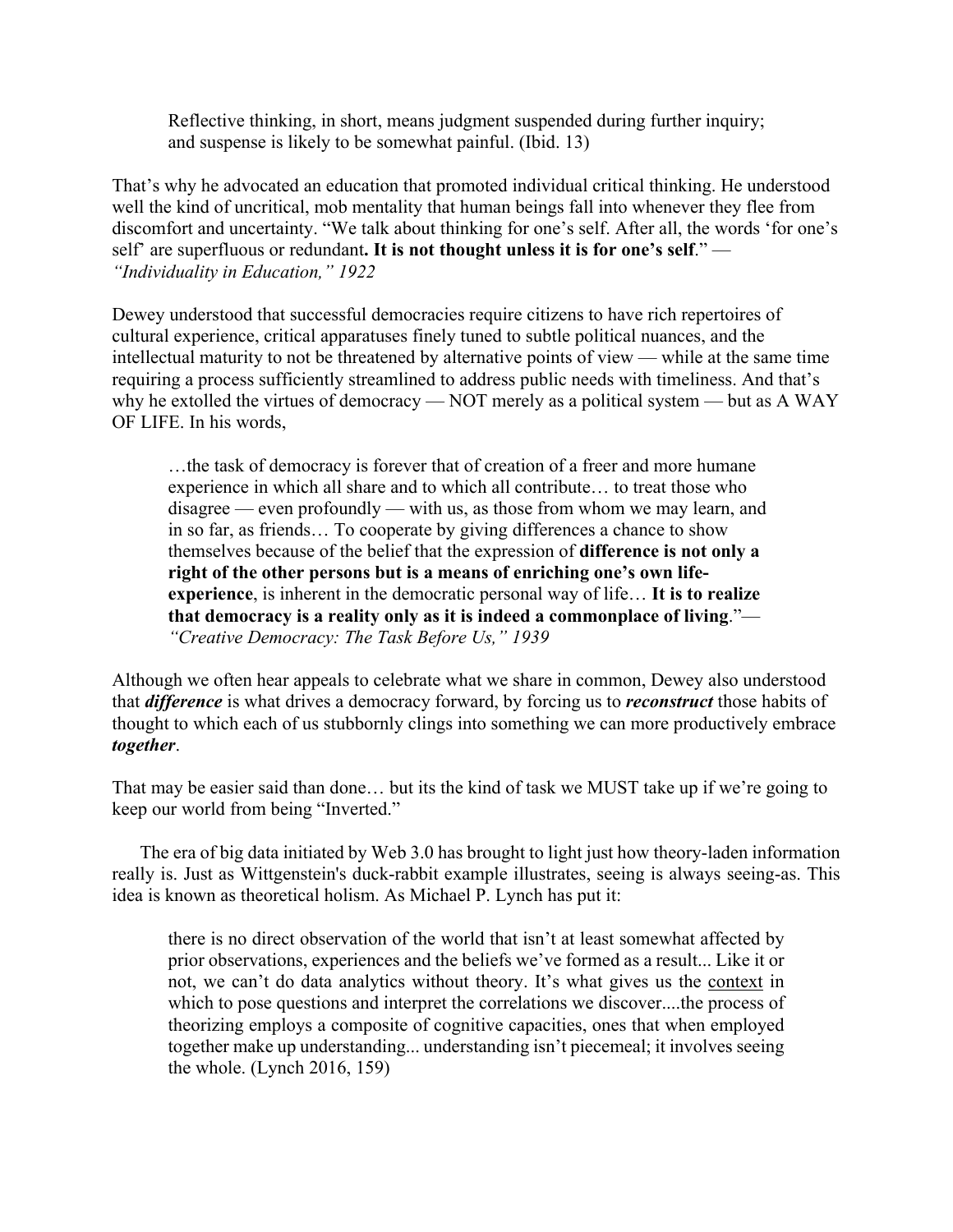Recognizing context is a feature of human understanding still out of reach for AI. Programmers can provide a theory of interpretation, they've even had some success in having AI teach itself successful interpretive strategies, but these approaches inevitably bog down in the face of novel or ambiguous inputs. A good example of this can be found in the world of gaming, where Elon Musk's neural net, "OpenAI," has competed against teams of human experts in the Multiplayer Online Battle Arena game known as DOTA2.

In the last contest, held in April of 2019, the AI team defeated the human players in two of the three rounds. This was hailed as a great tipping point in AI. But, the devil's in the details. First, the rules of the game were heavily restricted, as only 18 of the possible 115 playable characters were available. But, more importantly, the humans gained a decisive victory in the third match by doing something completely unexpected—behaving erratically. Instead of playing like the savvy experts they were, the human players broke the norms of gameplay by pulling stunts only the greenest of "noobs" might attempt. The AI broke. Its characters began turning in circles as if they were locked in an endless loop of indecision. The human players were able to walk up and pick them off without resistance. The AI was simply incapable of adapting.

This example highlights some important points about context. It's fluid and dynamic. It shifts. Sometimes it even converges on other contexts in a single situation. Part of the maturation process of human intelligence is learning to attend to such subtleties. As John Dewey — in one of his grumpier sounding passages — wrote about drawing conclusions in an ever-changing world:

Unless one is an idiot, one simply cannot help having all things and events suggest other things not actually present, nor can one help a tendency to believe in the latter on the basis of the former. The very inevitableness of the jump, the leap, to something unknown, only emphasizes **the necessity of attention to the conditions under which it occurs** so that the danger of a false step may be lessened and the probability of a right landing increased. — [How We Think](https://www.gutenberg.org/files/37423/37423-h/37423-h.htm)*, p. 26*

Machine learning, however complex, continues to operate on the same basic model as Searle's Chinese room, input-interpretation-output, and thus fails miserably at adaptation. This leads to the second feature of human understanding still out of reach for AI, *viz*. discernment or "knowingwhich."

The human team of players was seamlessly able to bend, or even break, some rules on the fly. As a species we excel at breaking things. But, this is precisely what makes human intelligence so adaptable. Michael P. Lynch sums it up nicely:

The person who truly understands, in the philosophical sense, is discerning not only the actual situation, but also why various hypotheses and explanations won't work as well as how to ask what would. (Lynch 2016, 171)

Being able to ignore correlations in data, even ones that appear quite strong, is one practical benefit of this capacity.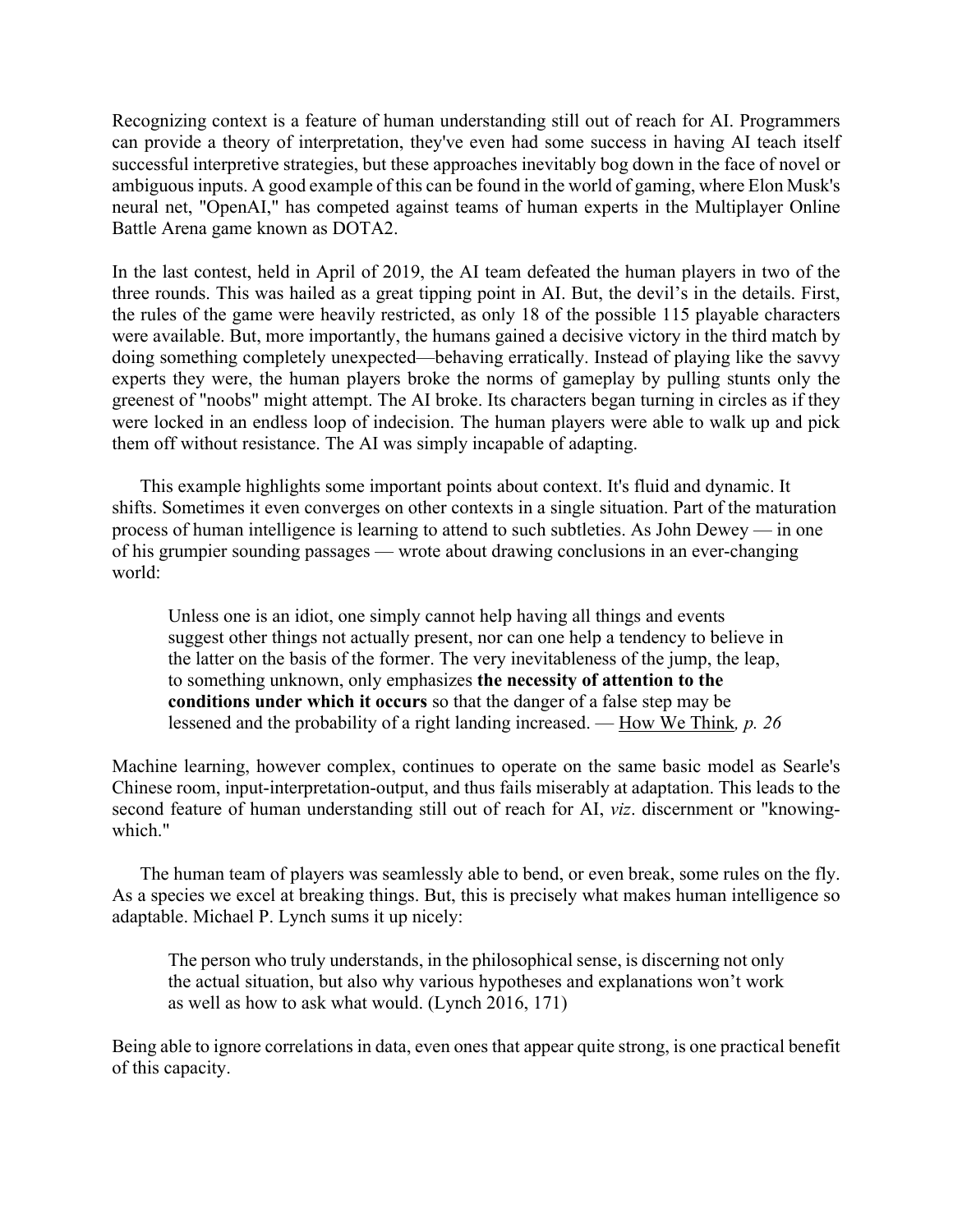Consider the very strong — yet completely meaningless— correlation between Nicolas Cage films and the number of deaths due to falling into swimming pools between 1999 and 2009. I suspect few among us would conclude Nick Cage films have been causing drownings! To do so would be to commit the fallacy of confusing correlation with causation.

However, there are NUMEROUS instances of convolutional neural networks, like OpenAI, making this very mistake - which programmers call "optimizing for the wrong utility function." The classic example, which may or may not have actually happened, tells of a military neural network being taught to differentiate between enemy and ally tanks across a broad data-set of images. But since the enemy tanks were photographed on a cloudy day and the friendlies on a sunny one, the AI ended up identifying the tanks only when the weather conditions were perfect! A similar, documented account involved a NN learning to distinguish wolves from dogs. What it learned instead was that wolves stand on snow and dogs stand on grass! Another, more appalling, instance in 2015 involved Google's NN photo app mislabeling images of African Americans as "gorillas." And, in 2017, a review of research claiming a connection between iris texture and gender identification was found to have involved NNs optimizing for the utility function of mascara-no mascara, rather than discerning differences among irises.

What these examples demonstrate is that good old-fashioned AI, even at its pinnacle state of the art, falters in the face of ambiguous data points. But, such forked-road situations, as John Dewey asserted, are precisely where thinking begins. So why have AI enthusiasts remained so optimistic despite all these let-downs? The late phenomenologist Hubert Dreyfus offered an answer by highlighting four assumptions implicitly made by many AI optimists.

The first is the biological assumption that, on some level, the (human) brain functions like a digital computer, with a series of perceptual inputs, interpretive machine states, and behavioral outputs. Dreyfus leaned on phenomenological thinkers like Martin Heidegger and Maurice Merleau-Ponty to make this point, but could just have easily referenced Dewey, who in 1896 challenged the "reflex-arc" concept in the psychology of his day because it placed the parts of an act prior to the whole and failed to recognize that stimulus, movement, and response only make sense as an interpretation of an event after it has occurred. The second assumption Dreyfus noted was just a psychological version of the first, holding that "the mind, rather than the brain, functions like a digital computer, even if the brain doesn't happen to do so." (cf. Johan Nystrom-Persson) The third, epistemological, assumption is similar to the functionalism of Turing insofar as it sees the formalism of the brain/mind-as-computer analogy as still metaphorically explanatory in understanding intelligent behavior, even if not literally true. Meanwhile, the fourth and most crucial assumption, which Dreyfus considered ontological, is reminiscent of the picture theory of language associated with Bertrand Russell, G.E. Moore, and the young Wittgenstein insofar as information about the world is thought to be reducible to discrete facts.

By studying human expertise across a wide range of fields and comparing it to the development of AI expertise (including IBM's chess master Deep Blue and Watson of *Jeopardy!* fame) Dreyfus found that AI learning, even that of modern "deep" learning, operates more like humans advancing from novicey to competence than it does human expertise. Even though the development of machine learning was in part a response to the sorts of critiques Dreyfus made, neural networks still rely on rigid rules, have limited situational perception, and depend heavily on formulated routines. This helps explain why AI excels, and even outperforms humans, in very structured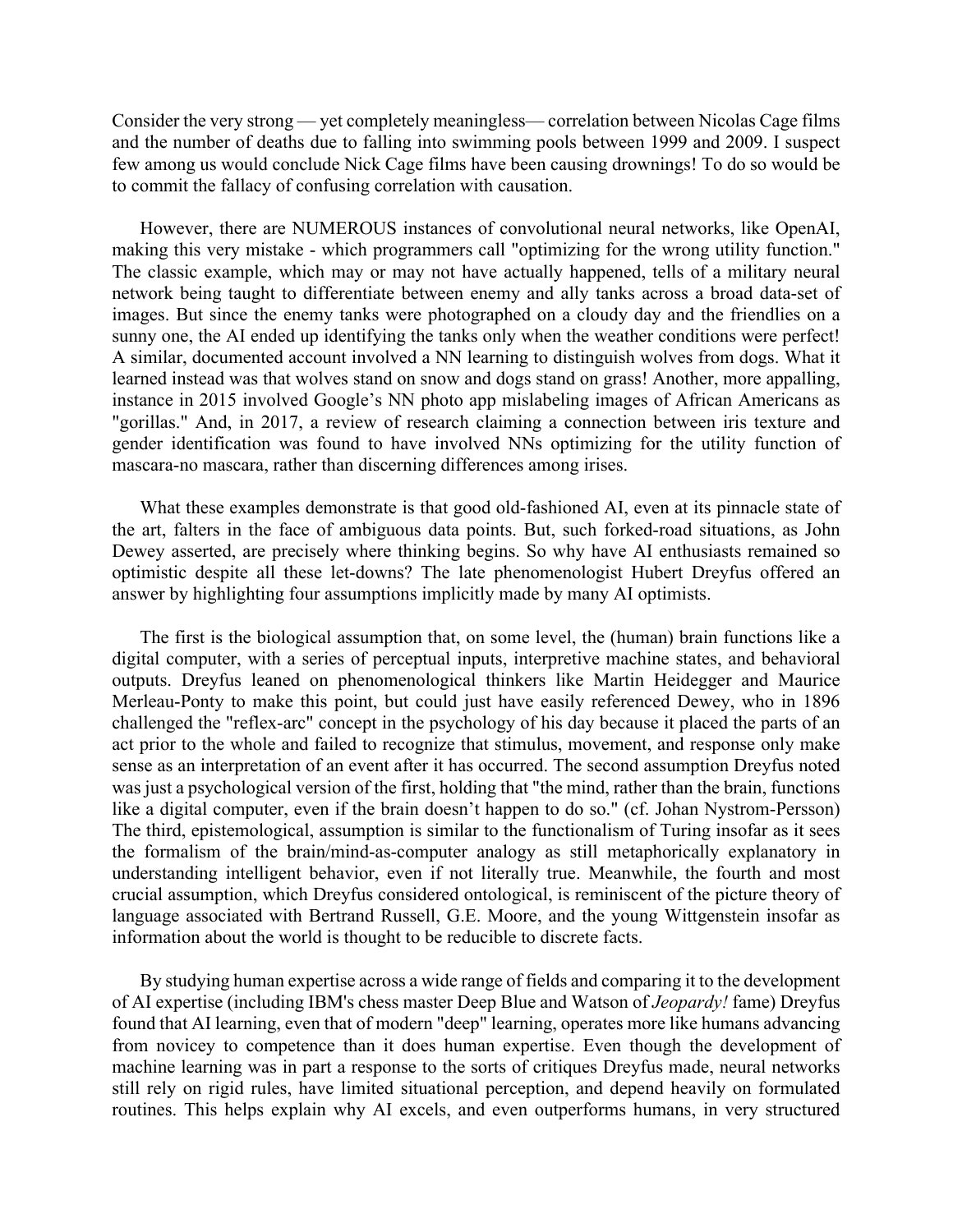settings like chess or standard DOTA2 matches. It may have greater processing speed, but it can't cope with deviations or consider new possibilities the way humans at the highest levels of skill can.

What those four assumptions point to is the hardest thing for many AI optimists to grasp. Simply put, the brain doesn't actually model the world. Since the brain is "in" the world, it has to sense it in real time to interact with it. As Loius Savain puts it, "There aren't enough neurons in the brain to store a model of the world." Moreover, because of its position in the the world, there is no Archimedean point from which it can view both the world and its model. Savain's metaphor for this mistaken view is an artist looking at both her subject and the canvas. To more accurately extend the metaphor, the brain is both the canvas and the artist, but as a part of the world it's also continuous with the subject matter.

This might be time for an important sidebar... really there are two problems plaguing AI. The first, more primordial one is that which I've been discussing so far - *viz*. that AI optimists are confused about how humans come to understand. The second, which also permeates pop culture, is that if, or when, AI achieves sentience, it's going to look anything like human sentience. This is highly unlikely. Just as human beings were able to engineer flight but achieved it in a way radically different from the source material, *i.e.* birds, any realized strong AI will be equally different from its human models. The silver lining here is that the sci-fi trope of AI machines suddenly becoming self-aware revolutionaries is simply not in the cards. Westworld's Dolores and her awakened host compatriots are acting from recognizably human motivations like vengeance, maternal instinct, and empathy. To pilfer a phrase from Nietzsche, these replicants are "human, all too human."

This point is important because it highlights how AI theorists and developers have locked themselves in a conceptual prison of their own design. The way out, and thus forward, may turn out to be a re-imagining of human understanding. Let's try an exercise to illustrate the point. I'm going to utter two sentences and I want you to close your eyes and picture the scenes. Are you ready? Here's the first sentence: "They gave us a hearty welcome." Can you picture the scene this sentence calls to mind? Now try the second sentence: "The gave us a cordial reception." Did the scene change? If you're like most people, the first sentence probably felt more intimate while the second sentence likely elicited images of a more formal affair. The reason for this difference has to do with the conceptual history of these words since the Norman invasion of 1066. Without getting too technical, the first sentence derives from the Anglo-Saxon of the occupied, peasant class, while the second derives from the French of the Norman ruling class. Though none of us have a connection to this event, the conceptual distinction lives on in the language.

There's a similar issue in the history of philosophy regarding human experience and understanding. When discussing the acquisition of knowledge, vision continues to be the dominant interpretive paradigm. The words we use - like reception, perception, conception, or inception almost all derive from Romance-language variants of the Latin for 'taking in.' The history of empiricism, from Aristotle to Locke to contemporary philosophers has, by and large, been held captive by these conceptual barriers. Dewey was heavily critical of this tradition, especially in his later works and dubbed it "the spectator theory of knowledge."

For both Dewey and Dreyfus, experience referred to something much more engaged, embodied, and situated within the world than the spectator theory concepts would lead one to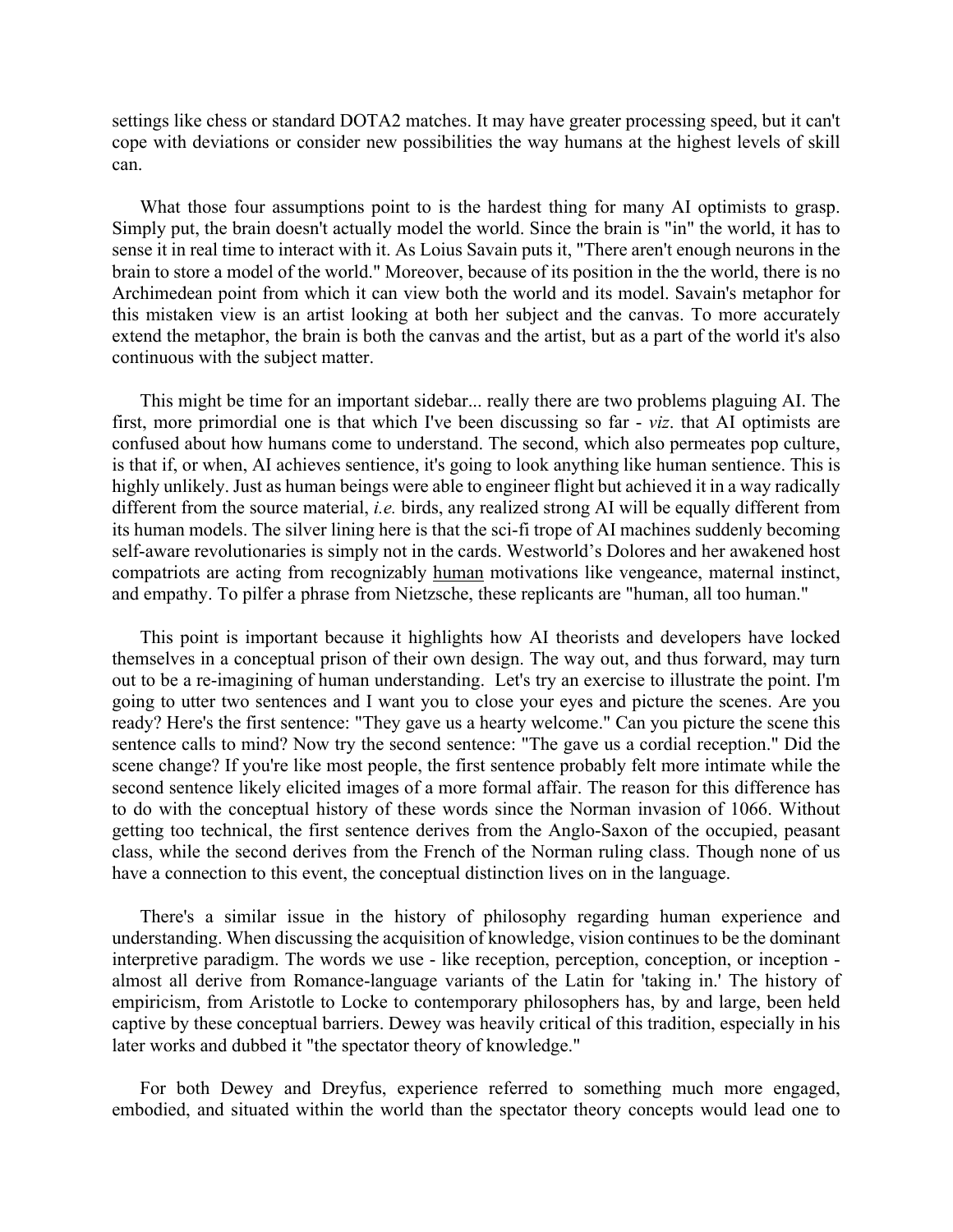believe. Each man's project could be viewed as an attempt to reunite the pieces of experience that had been, in Dewey's phrase, "torn asunder." For Dewey, this meant that:

experience is [just] heightened vitality. Instead of signifying being shut up within one's own private feelings and sensations, it signifies active and alert commerce with the world. (LW 10:25)

As such, it's shot through with inference and reflection:

taken free of the restrictions imposed by other concepts, [experience] is full of inference. There is, apparently, no conscious experience without inference; reflection is native and constant. (MW 10:6)

Dreyfus agreed with Dewey that there's no sharp distinction to be found between action and thought, though he came to the conclusion from another direction. He was critical of philosophers, as well as those working in AI, for treating "all understanding as an epistemological problem, as a question of theoretical knowledge." He argued there was a more primordial, practical understanding that was irreducible to proposition. In his words,

Although practical understanding—everyday coping with things and people involves explicit beliefs and hypotheses, these can only be meaningful in specific contexts and against a background of shared practices...What makes up the background is not beliefs, either explicit or implicit, but habits and customs, embodied in the sort of subtle skills which we exhibit in our everyday interaction with things and people. (Dreyfus 2014, 130)

In the view shared by Dewey and Dreyfus, lived experience is simultaneously a cognitive and practical affair, with conception, perception, deliberation, and action occurring in chorus, NOT sequentially. Dewey called this inquiry, which for him was a wholly organic process of enriching one's contexts by transforming and freeing up the world in which experience was always situated. Dreyfus employed Heidegger's *verstehen*, or vital understanding, to make the same point about "the non-cognitive precondition of all understanding" (Ibid. 133).

Michael P. Lynch underscores this Dewey-Dreyfus connection in highlighting that third feature of human understanding that AI has yet to achieve, namely, creativity. As he puts it:

In order to understand, one must first come to understand, and it is this coming to understand that is a [creative] act... Creative ideas are valuable to the person's cognitive workspace. They move things forward on the conceptual field on which they are currently playing... One acts by opening the door, and then one is acted upon by seeing what lies beyond. Understanding is a form of disclosure. (Lynch 2016, 177)

In recent years there have been claims regarding the supposed creativity of AI. In 2015, Google's DeepDream neural network made headlines by producing haunting images built from its database of millions of internet images. More recently, a pair of Stanford students were celebrated for teaching a neural network to generate memes - which they called "dank learning." You can take a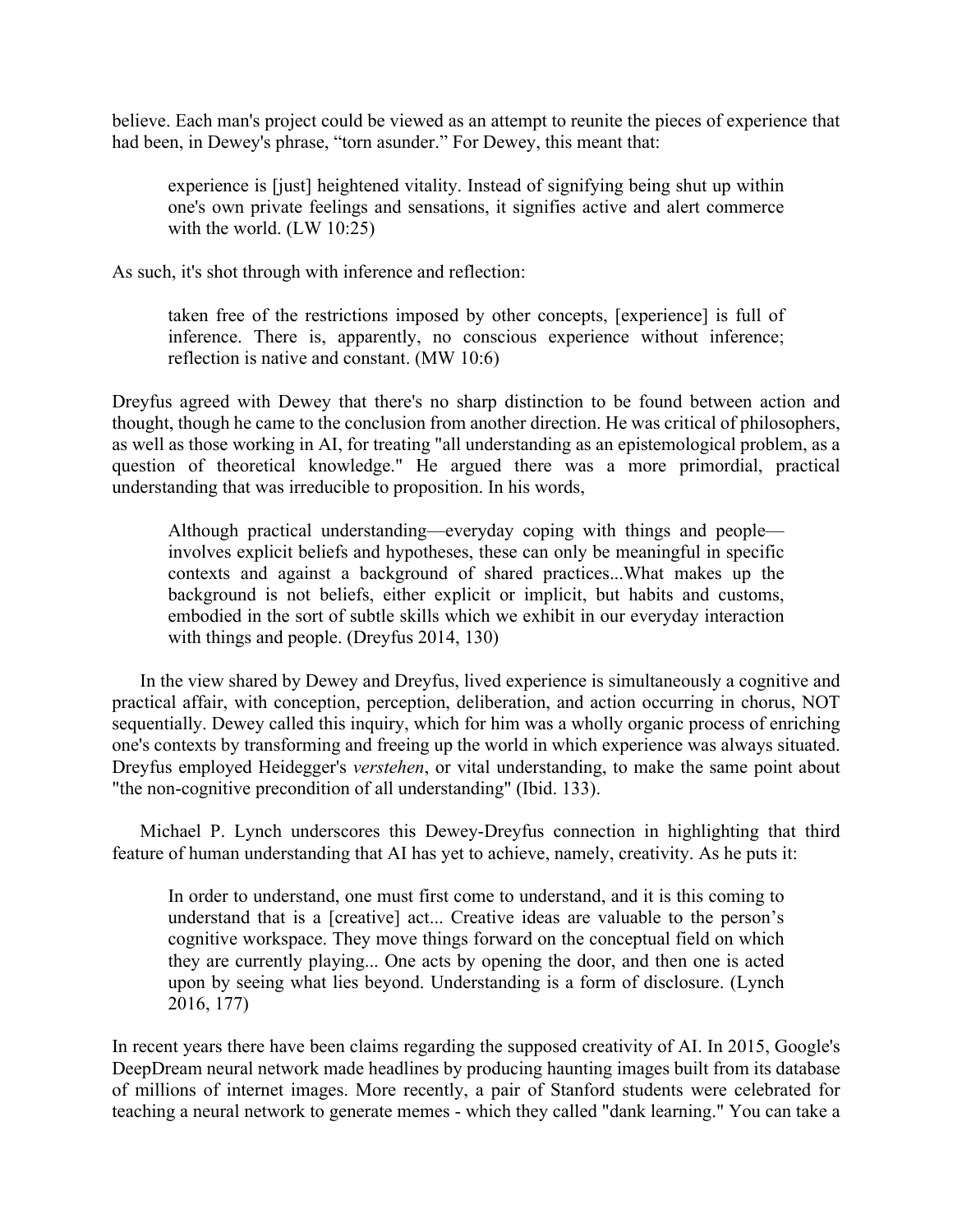look at some of the memes to the right and decide for yourself if they'd be funny without the knowledge that they were created by AI. You might even find that knowledge enhances the humor. But would they qualify as creative acts of "coming to understand" as outlined by Dewey, Dreyfus, and Lynch?

The financial incentives to hyperbolize this sort of thing are obvious. What's troubling is not that such claims about AI creativity may be fake, but rather the wrong-headed view of understanding they perpetuate. In Tristan Greene's write up on "dank learning" for TheNextWeb.com we get a prime example. He writes,

Just like any other neural network, it bounces an idea around between different learning layers until it comes up with something similar to what it's been trained on.

As he puts it:

People learn the same way. (Greene 2018)

Except… they don't!